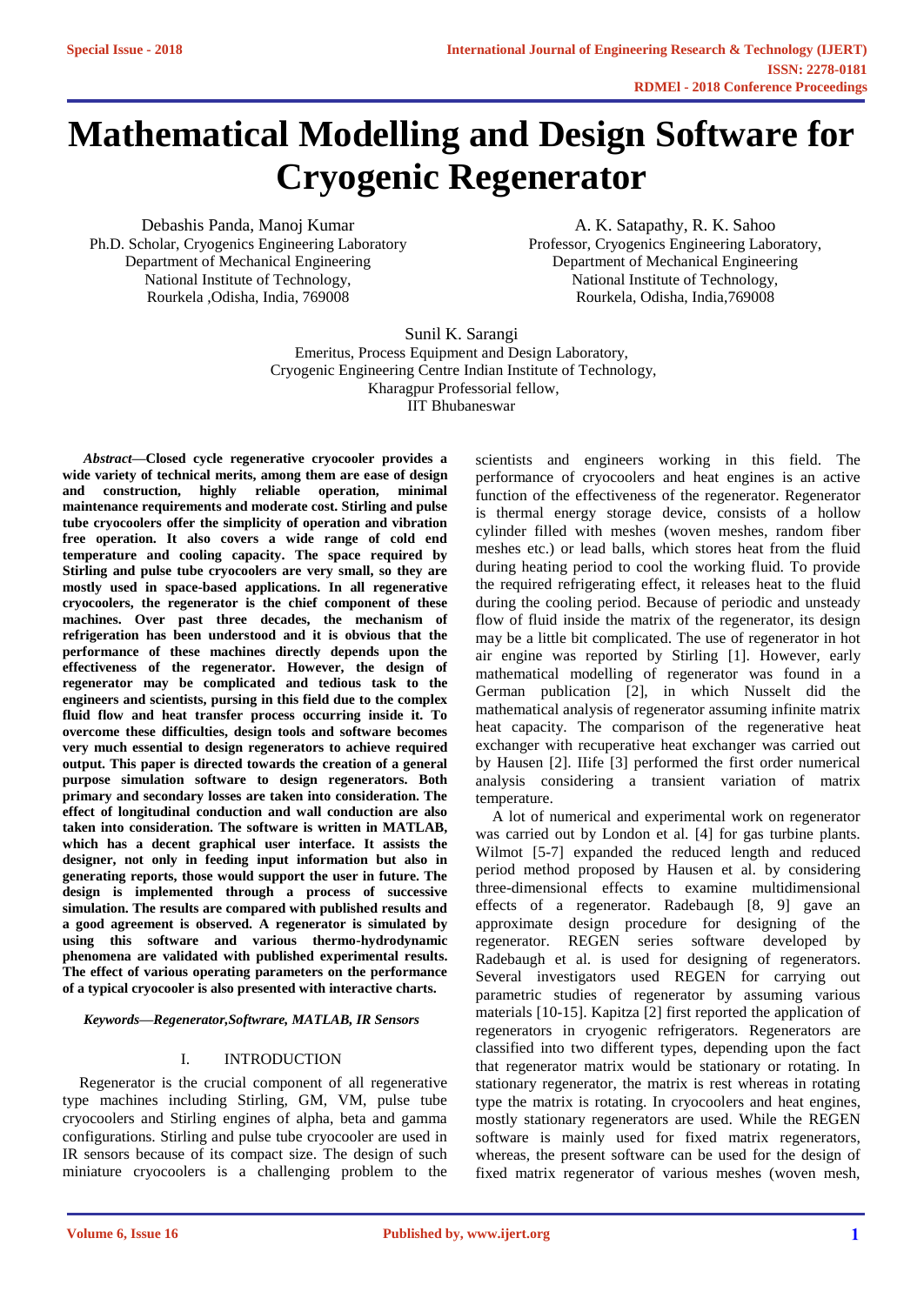random fiber mesh, spherical balls) and also rotary regenerators. In the present article, modelling procedure and results for fixed matrix regenerator are presented.

The significant losses that affect the performance of regenerator involve ineffective loss, conduction loss of matrix, temperature swing loss and wall friction loss and pressure drop loss. This article is directed towards the solution of such complex equations to develop general purpose software with an advanced interface that will help the designer's not only to design regenerators but also to predict its performance from thermal aspects. The results of this software are tested with the results available in open literature. A good agreement is obtained between them.

## II. MATHEMATICAL MODELLING

The mathematical model presented here is based upon numerical solutions of thermal energy equations of working fluid and matrix of regenerator. Detailed description of this can be found elsewhere [2, 16]. The mathematical model is based on the assumption that considers one-dimensional longitudinal heat flow.

### *Ideal Model*

Thermal energy equation of matrix

$$
(\rho c_p \delta V)_m \frac{\partial T_m}{\partial t} = h \delta A_s (T - T_m)
$$
\n(1)

Thermal energy equation of working fluid



FIG: 1 Discretization of regenerator geometry section.

where  $i$  is number of spatial nodes and  $j$  is number of time step given as follows

> $i = 1, 2, 3, \dots$  *N*<sub>z</sub>  $j = 1, 2, 3, \dots$  *N*<sub>*t*</sub>

Where,  $N_z$  the total number of spatial nodes and  $N_t$  is the total number of time step. The term on the left-hand side of

Eq. (1) represents the unsteady term or accumulation of heat in regenerator matrix, whereas the term on the right-hand side signifies the convection heat transfer between fluid and matrix. Similarly, in Eq. (2) left-hand side represent the accumulation of heat in fluid, and right-hand side represents convection heat transfer between fluid and matrix.

## *Longitudinal conduction effect*

In regenerator the matrix absorbs heat alternatively from hot fluid and cold fluid so there is conduction loss along the

matrix of regenerator. Matrix thermal equation is  
\n
$$
\frac{\partial}{\partial z} \left( K_m \frac{\partial T_m}{\partial z} \right) \delta V_m + h \delta A_s \left( T - T_m \right) = \left( \rho c_p \delta V \right)_m \frac{\partial T_m}{\partial t}
$$
\n(3)

Fluid thermal equation is

$$
h\delta A_s(T - T_m) = -(\rho c_p \delta V)_f \frac{\partial T}{\partial t}
$$
\n(4)

*Longitudinal conduction and wall effects.*

Matrix thermal equation is

$$
\left[\frac{aK_m}{T_m}\left(\frac{\partial T_m}{\partial z}\right)^2 + K_m \frac{\partial^2 T_m}{\partial z^2}\right] A_m \Delta z + \left(hA_s\right)_{\Delta z} (T - T_m)
$$
\n
$$
= \left[\left(Mc_p\right)_{m}\right]_{\Delta z} \frac{\partial T_m}{\partial t}
$$
\n(5)

Wall thermal equation is

Wall thermal equation is  
\n
$$
\left[\frac{bK_{wl}}{T_{wl}}\left(\frac{\partial T_{wl}}{\partial z}\right)^2 + K_{wl}\frac{\partial^2 T_{wl}}{\partial z^2}\right]A_{wl}\Delta z + \left(hA_{wl}\right)_{\Delta z}(T - T_{wl})
$$
\n
$$
= \left[\left(Mc_p\right)_{wl}\right]_{\Delta z}\frac{\partial T_{wl}}{\partial t}
$$
\n(6)

Fluid thermal equation is

$$
(hAs)Ax (T - Tm) + (hAwl)Ax (T - Twl) = -(incp)f \frac{\partial T}{\partial t}
$$
 (7)

The governing equations are converted to algebraic equations according to the procedure proposed by Ackermann et al. [2]. Then, the algebraic equations are solved by means of an iterative method. The temperature on the left hand side is assumed to be *T*h and cold end is *T*c. Linear variation of temperature is assumed as initial condition. The effect of various losses are affect the performance of regenerator are presented by Panda et al. [16]. Pressure drop has been taken into consideration as reported by Kays et al. [4]. All other parameters (e.g. inefficiency) are calculated as reported by Ackermann et al. [2].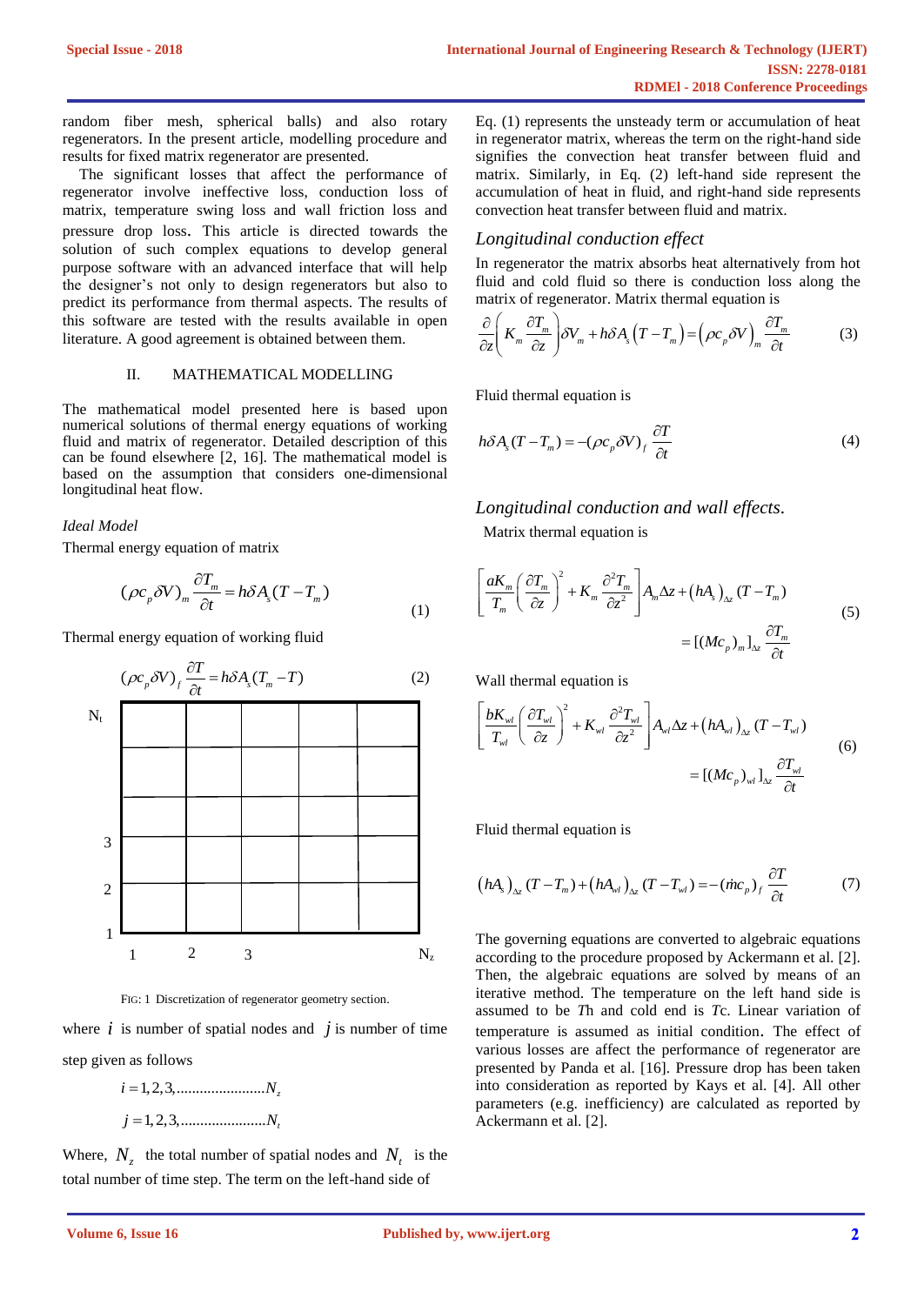## III. CRESP-REGEN SOFTWARE OVERVIEW

This section explains the detailed design and explanation of the Graphical User Interface of CRESP-REGEN package, which has been written in MATLAB [17]. Fig. 2 shows the input interface of woven matrix configuration that accepts various input parameters from the user including geometrical parameters and operating parameters. Also, it allows the user to choose the solid and fluid materials. After entering the values of parameters, the user has to choose the model "ideal", the model including "longitudinal effect" and "longitudinal effect and wall effect", then hitting "run" it will solve the equations and produce results, which will be displayed after user will click "results". The detailed description of various "menu" and "toolbar" icons as well as other configurations for e.g. Random fiber meshes, spherical balls, parallel plates and rotary regenerators are beyond the scope of this paper. The GUI is converted into Microsoft Visual Studio 2012 to develop the executable package that runs in Windows operating system [without MATLAB \[18\]. In an "ideal" model, least time is](https://www.ijert.org/cfp)  required to get results, on the other hand non-ideal case (Longitudinal effect and longitudinal conduction) more computational time is needed.



FIG: 2 input GUI of CRESP-REGEN woven matrix configuration.

## IV. VALIDATION OF PRESENT SOFTWARE

First, the numerical programme is validated with the previously published results by Ackerman et al. [2]. The input parameters for validation are shown in Table 1. Since the solution procedure is based upon discretization approach, the results will vary with the change in time intervals and space coordinates. If the number of space coordinates and time intervals are small, then accuracy will be better but the computational time will be more. Hence, there must be a comfortable balance between accuracy and computational time. The results of present software with results published by Ackerman et al.[2] is shown in Table. 2.

| Parameter             | Value                   |
|-----------------------|-------------------------|
| Screen diameter       | $19.05$ mm              |
| Wire diameter         | $0.069$ mm              |
| Regenerator thickness | $0.152$ mm              |
| Number of screens     | 640,480,320,220         |
| Mesh size             | #150 phosphorous bronze |
| Flow rate             | $0.00661m^3/s$          |
| Cold end temperature  | 80 K                    |
| Hot end temperature   | 300 K                   |

| Parameter                 |                            | Ackerman | Present | Relati      |  |
|---------------------------|----------------------------|----------|---------|-------------|--|
|                           |                            | et al.   | result  | error<br>ve |  |
|                           |                            |          |         | (% )        |  |
| Length(cm)                |                            | 10.16    | 10.14   | $-0.19$     |  |
| Heat transfer area $(m2)$ |                            | 0.44     | 0.48    | 8.33        |  |
| Reynolds number           |                            | 53       | 53.77   | 1.43        |  |
| NTU                       |                            | 192      | 210     | 8.57        |  |
| Stanton number            |                            |          | 0.16    |             |  |
|                           | Mass of regenerator        | 0.1      | 0.14    | 28.5        |  |
|                           | Ideal                      | 0.62     | 0.68    | 8.82        |  |
| Ineffectiveness (%)       | Longitudinal<br>conduction | .71      | 0.79    | 10.12       |  |
|                           |                            | 0.99     | 1.02    | 2.94        |  |
|                           | Longitudinal               |          |         |             |  |
|                           | $conduction + wall$        |          |         |             |  |
|                           | effect                     |          |         |             |  |

#### Table 2 VALIDATION OF PRESENT CODE WITH PUBLISHED RESULTS .

### V. PARAMETRIC STUDIES

A parametric study is conducted to examine the effect of various geometrical and operating parameters upon the performance of a regenerator for cryocooler based applications. The input parameters chosen for parametric investigation is given in Table 3.

| Parameter                       | Value  |
|---------------------------------|--------|
| Regenerator Screen Diameter(mm) | 10     |
| Thickness of wall(mm)           | 0.5    |
| Wire diameter(mm)               | 0.04   |
| Mesh size                       | #250SS |
| Number of Mesh                  | 670    |
| Cold end temperature $(K)$      | 80     |
| $Hot$ End temperature $(K)$     | 300    |
| Frequency(Hz)                   | 28     |
| Number of spatial Nodes         | 580    |
| Number of time interval         | 85     |
| Maximum period                  | 120    |

Table 3. INPUT PARAMETERS PARAMETRIC STUDY.

#### *Mesh size*

Mesh sizes are available in various ranges in markets  $(50 \times 50 \text{ to } 635 \times 635)$  for both academic and industrial-based applications.  $50 \times 50$  mesh means 50 numbers of openings per inches. As the mesh size increases, then number of mesh opening per inch increases, results in decreasing porosity. Also, thermal penetration depth increases that lead to an increase in heat transfer area. It is clearly observed from Fig. 3, with an increase in mesh size inefficiency decreases. Also, the pressure drop increases with increase in mesh size.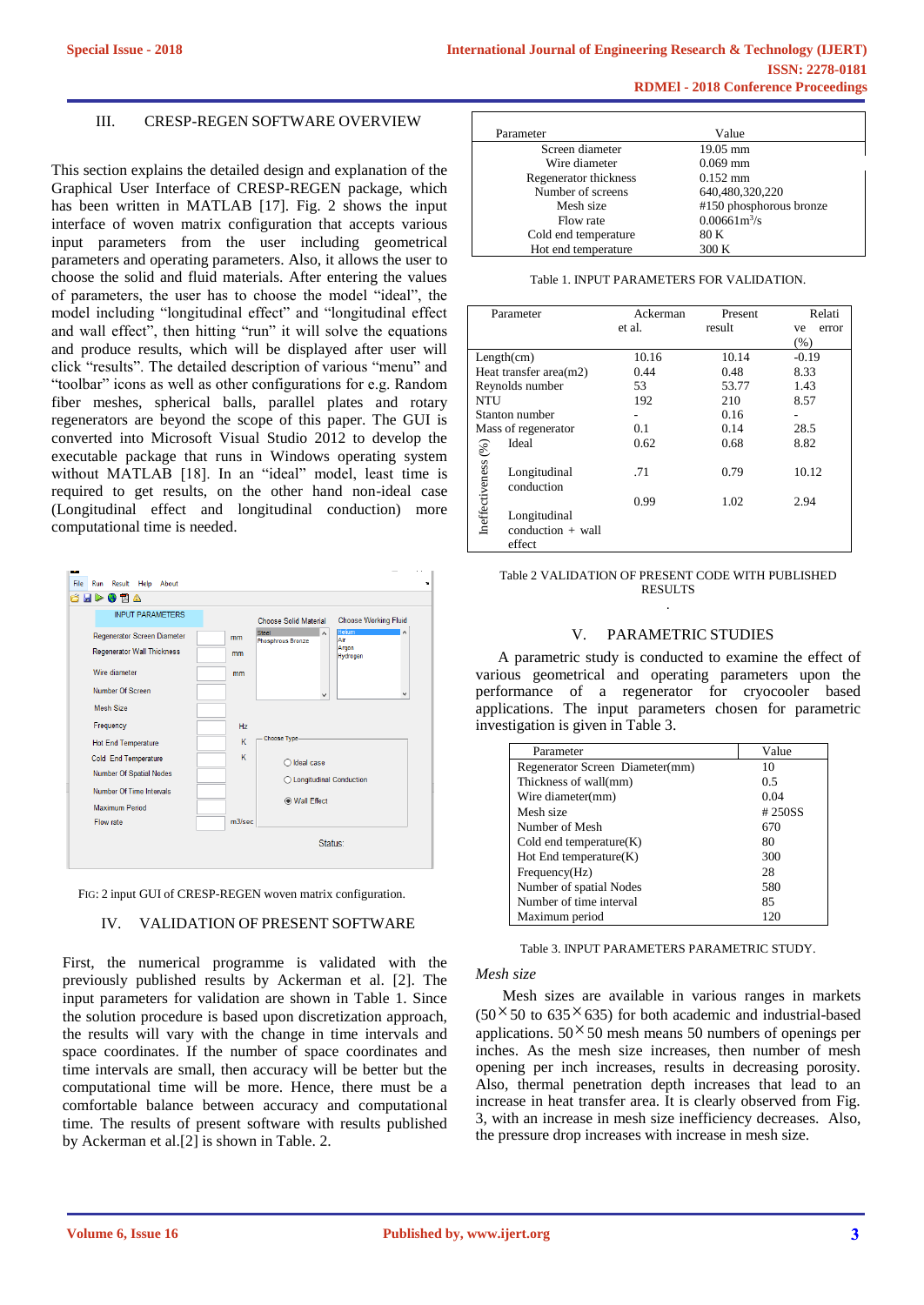## *Wire diameter*

Wire diameter is also another significant geometrical parameter related to the screen mesh that affects the performance of regenerator. Increase in wire diameter decreases the porosity of mesh. Since porosity is inversely proportional to the mass of regenerator, a decrease in porosity increases the mass of regenerator and also heat transfer area. From Fig. 4, it is evident that there is an inefficiency of regenerator with increase in wire diameter of regenerator.



FIG: 3 Eeffect of mesh size on regenerator inefficiency

#### *Wall thickness*

Figure 5 indicates that, with increase in regenerator wall thickness, inefficiency increases due to the increase in conduction heat loss through the wall. However, this has negligible effect as compared to mesh size and wire diameter. In case of low temperature applications (e.g. 4 K) the conduction loss is a significant parameter to decrease its performance.



FIG: 4 Effect of wire diameter on regenerator inefficiency.



FIG: 5 Effect of wall thickness on regenerator inefficiency.



#### *Volumetric flow rate variation*

As volumetric flow rate increases, the effectiveness of regenerator decreases due to increase in inefficiency and reduction in NTU as indicated in Fig 6.



FIG: 7 Effect of operating frequency on Regenerator inefficiency.

#### *Operating Frequency*

[The operating frequency of Stirling cryocoooler and Stirling](https://www.ijert.org/cfp)  type pulse tube cryocooler is higher (near about 30-45 Hz), on the other hand, frequency of GM cryocooler and GM type pulse tube cryocooler is about 2-5 Hz. Thermoacoustic driven pulse tube cryocoolers operates at a frequency higher than 300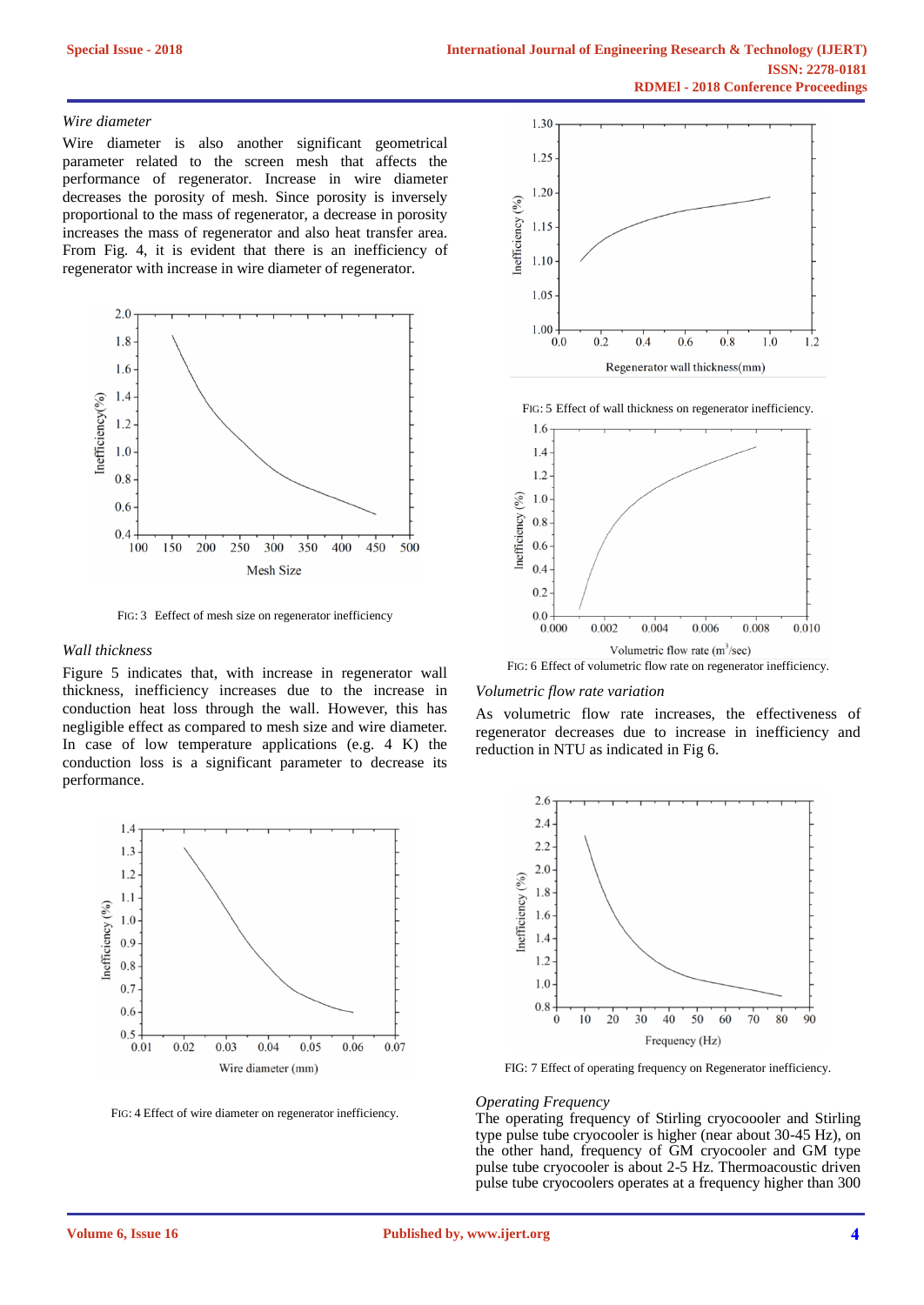Hz to generate thermoacoustic waves. Also, the frequency of typical pulse tube cryocoolers can be increased to 120-150 Hz. With increase in operating frequency results in decrease in the size of the system, so that it will be suited for space based applications. With increase in operating frequency of the regenerator, heat flow loss starts decreasing, so the inefficiency decreases.These results are in aggrement with those of found in the literaature [14]. But in special types of Stirling type pulse tube refrigerators (e.g., Inertance type pulse tube refrigerartor), increase in operating frequency generates the inertance effect inside the inertance tube that causes an additional phase shift between pressure wave and mass flow rate, thus resulting in increase in cooling power and COP.



FIG: 8 Effect of length of regenerator on Regenerator inefficiency.



#### *Length of regenerator*

There is an increase in axial conduction loss and viscous loss with increase in length of regenerator, as a result of this inefficiency of regenerator decreases, as shown in Fig. 8.

## *NTU of regenerator*

NTU (Number of transfer unit) is related to the size of regenerator. With increase in NTU of regenerator, its inefficiency decreases.

#### VI. CONCLUSIONS

A software has been developed by solving the governing [equations of working fluid and matrix of the regenerator.](https://www.ijert.org/cfp)  Both ideal and non-ideal cases (effects including longitudinal conduction and both longitudinal conduction and wall effect) are taken into consideration. The present package is validated

with the available results in the literature and a good agreement is observed between them. Parametric studies have been performed to examine the effect of important geometrical and operating parameters on the performance of a typical regenerator for cryogenic based applications. It is observed that parameters related to screen mesh of regenerator, such as mesh size and wire diameter, have a significant effect on the inefficiency of the regenerator, as compaired to thickness of the regenerator wall. Also, volumetric flow rate and operating frequency have a considerable impact on the performance over other operating parameters. The software will be extended in future by adding more materials and its temperature dependent properties. Also, the numerical model presented here will be extended in to higher order models considering the effect of additional losses. These works will be published in future papers.

## REFERENCES

- [1] Walker G., 1973. Stirling-cycle machines, 1st ed., Clarendon Press, Oxford, England.
- [2] Ackermann R.A., 2013. "Cryogenic regenerative heat exchangers." Springer.
- [3] Iliffe, C., 1948. "Thermal analysis of the contra-flow regenerative heat exchanger. Proc. of the Institution of Mechanical Engineers", Vol.159 (1), pp. 363-372.
- [4] Kays, W.M. and London A.L., 1984. "Compact heat exchangers".
- [5] Hill, A. and A.J. Willmott, 1989. "Accurate and rapid thermal regenerator calculations". Int. J. of Heat and mass transfer, Vol. 32(3), pp. 465-476.
- [6] Willmott, A. and R. Thomas, 1974. "Analysis of the long contra-flow regenerative heat exchanger". IMA J. of Applied Mathematics, Vol. 14(3), pp. 267-280
- [7] Willmott, A., 1964. "Digital computer simulation of a thermal regenerator". Int. J. of Heat and Mass Transfer. Vol. 7(11), pp. 1291- 1302.
- [8] Daney, D. and R. Radebaugh, 1984. "Non-ideal regenerator performance—the effect of void volume fluid heat capacity", Cryogenics, Vol. 24(9), pp. 499-501.
- [9] Radebaugh, R. and B. Louie. 1985. "A simple, first step to the optimization of regenerator geometry". Proc. of the 3rd Cryocooler Conf, pp. 177-198.
- [10] Lewis, M., et al., 1998."Effects of regenerator geometry on pulse tube refrigerator performance". Adv. in cryogenic engineering, Springer, pp. 1999-2005.
- [11] Garaway, I., et al., 2009. "Development of a miniature 150 Hz pulse tube cryocooler". Cryocoolers, 15: pp. 105-113.
- [12] Pfotenhauer, J., J. Shi, and G. Nellis, 2005." A parametric optimization of a single stage regenerator using REGEN 3.2", Cryocoolers 13, Springer, pp. 463-470.
- [13] Pfotenhauer, J., et al., 2003. "Regenerator Loss Measurements at Low Temperatures and High Frequencies".Cryocoolers 12, Springer, pp. 523-530.
- [14] Qiu, L., et al., 2012. "Operating characteristics of a three-stage Stirling pulse tube cryocooler operating around 5K". Cryogenics, Vol. 52(7), pp. 382-388.
- [15] Shi, J., et al., 2007," Dimensionless analysis for regenerator design", Cryocoolers, Vol.14, pp. 419-4270.
- [16] Panda D., 2017. "Mathematical modelling and Design software for pulse tube cryocoolers". MS Thesis, National Institute of Technology, Rourkela, India, January. See also URL http://ethesis.nitrkl.ac.in/8489/
- [17] http://in.mathworks.com/
- [18] https://www.visualstudio.com/